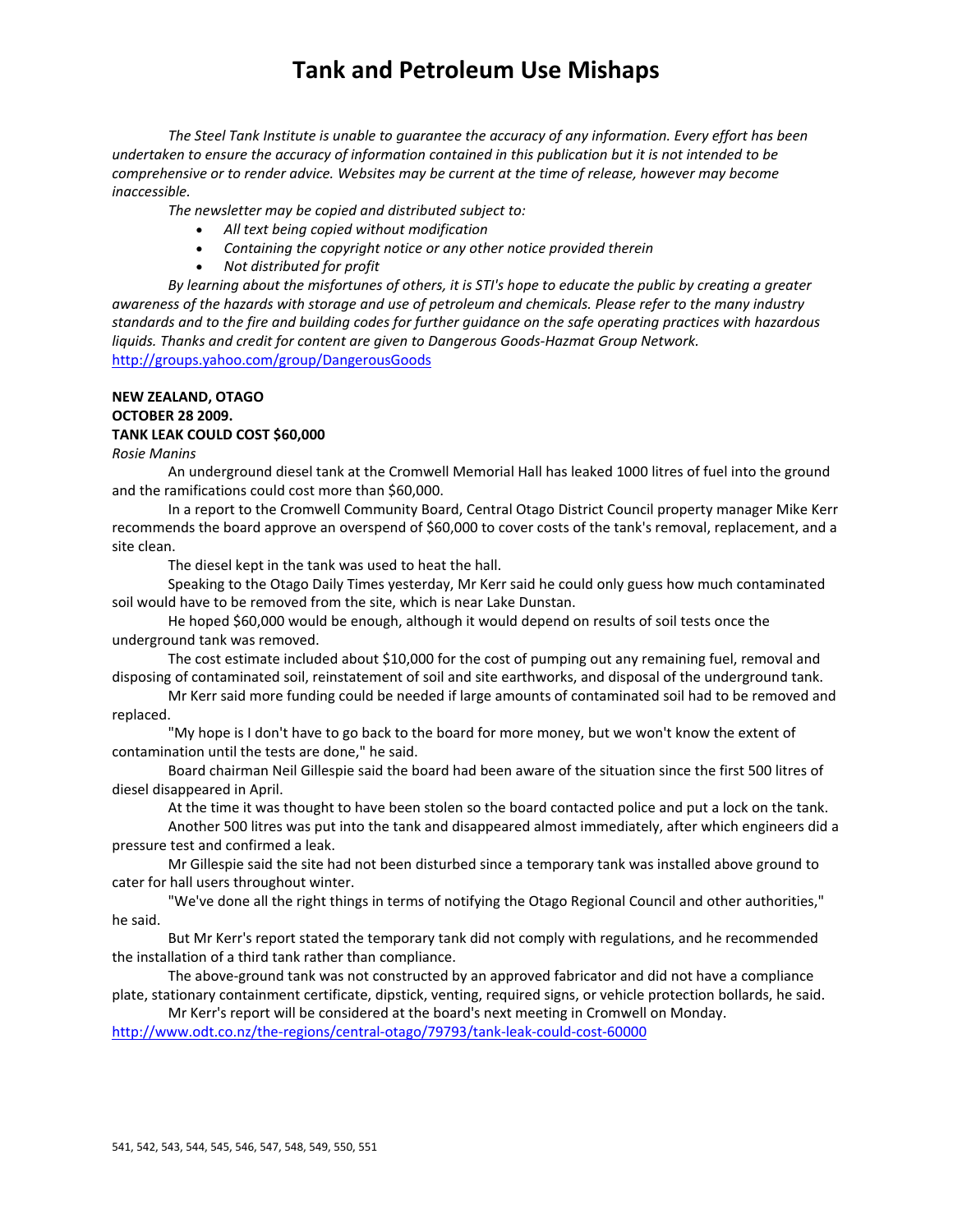#### **USA, TX, BIG SPRING OCTOBER 28 2009. 3 INJURED IN EXPLOSION AT REFINERY**

*Thomas Jenkins*

An explosion involving a boiler at the Big Spring Refinery Monday night sent three employees to the hospital, where they were treated and released, according to refinery officials.

According to Joseph Israel, chief operating officer for Alon USA, the company that owns the local refinery, the incident was reported at approximately 8:45 p.m. Monday.

"There was an incident at the Big Spring Refinery around 8:45 p.m. Monday, involving a boiler," said Israel in a prepared statement this morning. "Three employees were taken to the hospital and released."

According to Alon USA public relations spokeman Blake Lewis, at least one of the three men injured was airlifted from the scene, but only as a precaution.

"He was treated and released, just like the other two employees," said Lewis. "He was airlifted simply as a precautionary measure. I'm not sure which hospital the men were taken to, but I have received word this morning that all three have been treated and released."

Alon officials declined to discuss the cause of the explosion, saying only the incident is under internal company investigation.

"The refinery is operating at planned rates, with no impact on production," Israel said this morning.

Monday's explosion was the second in less than two years at the facility, which was heavily damaged in February 2008 when gas from a propylene tank caused a fire to rip through the refinery.

Repairs, which took nearly a year to complete following the 2008 explosion, cost approximately \$300 million to complete, according to information recently released by officials with the Howard County Appraisal District.

Alon officials declined to comment on the estimated cost to repair the damage caused by Monday night's fire.

http://www.bigspringherald.com/content/view/192182/60/

## **USA, IN, MT VERNON OCTOBER 28 2009. EXPLOSION AT MT. VERNON, IND., CHEMICAL PLANT**

*Braden Willis*

An explosion rocked the SABIC chemical facility in Mt. Vernon, Ind., around 11 a.m. Tuesday.

Early reports from the scene indicated a storage tank at the phenol plant exploded, knocking several employees to the ground and releasing gas into the air.

One employee told The Times by telephone that all personnel went to a mandatory emergency muster and all hands were present and accounted for in the aftermath of the explosion.

Firefighting crews were on scene and precautions against any gas releases were being implemented. The employee told The Times the explosion knocked a handful of workers to the ground in the area.

At least one suffered a wrenched back but was not in need of immediate emergency medical treatment. Another employee told The Times there was a gas release but no other details about the gas or the severity of the release were immediately available.

The plant, formerly known as and owned by General Electric, makes plastics for use in manufacturing. SABIC is a Saudi Arabian company and purchased the site some years ago.

http://www.carmitimes.com/news/x1520365771/BREAKING‐NEWS‐Explosion‐at‐Mt‐Vernon‐Ind‐chemical‐plant

### **SOUTH AFRICA, KWAZULU‐NATAL, UMBOGINTWINI OCTOBER 28 2009.**

#### **TANK BLAST DAMAGE EXTENSIVE**

*Barbara Cole*

So much damage was done by the explosion at the Southgate Business Park, near Umbogintwini, on Sunday, that investigators "won't know where to start and where to end".

Jason Naidoo, the assistant manager of Sati Container Services (a branch of SA Transport Investments) which is owned by Safmarine, said this on Monday night, adding that some R60-million of damage had been caused.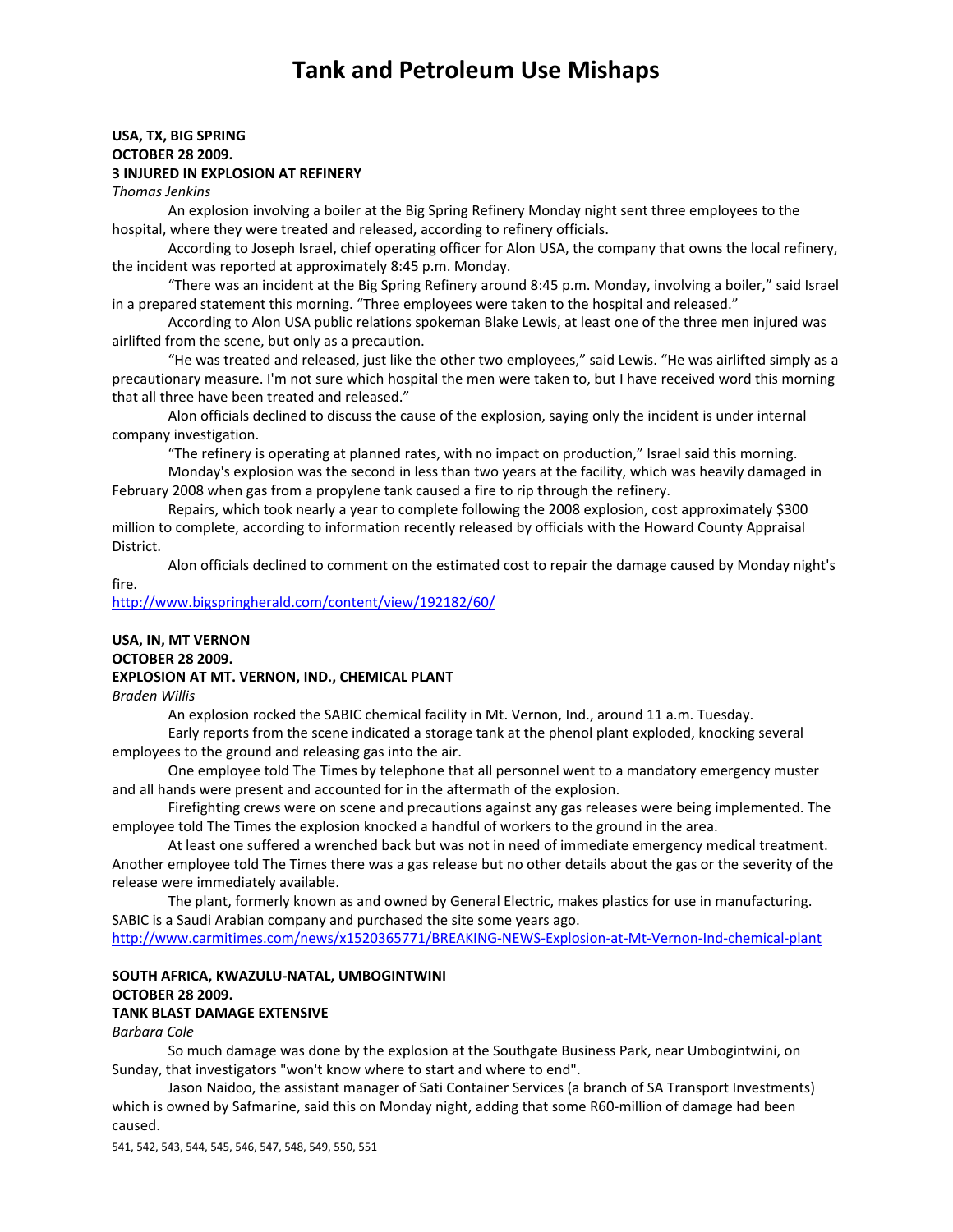"But that is likely to be more," he said.

Insurance investigators would probably be visiting the site on Monday.

The cause of the explosion remains a mystery and Sati, together with relevant authorities and the insurers would be investigating. A round tank container, which was in a frame, exploded at 12.30pm on Sunday, sending flames and black smoke shooting high into the air, as the contents - 16 100 litres of non-hazardous lube oil additive used in manufacturing ‐ flew in all directions.

The explosion rattled windows at the nearby Arbour Crossing shopping centre and a crowd of onlookers gathered on a road overlooking Southgate Business Park, next to Umbogintwini Industrial Complex, whipping out their cameras to record the dramatic scenes.

Five people were working in the area at the time of the blast and four were injured, although three were discharged from nearby Kingsway Hospital the same day.

The remaining worker, who sustained 17 percent burns to his arms, legs and face, underwent surgery and is still in the hospital's surgical ward, said Naidoo, although it was initially thought that he would be discharged yesterday.

A hospital spokesperson, nursing manager, Annatjie Demetriou, declined to make any comment, citing patient confidentiality.

"Thank goodness it was a Sunday. It could have been much worse. We usually have 63 staff working on a weekday, but there were only about 11 working on Sunday," Naidoo said.

The tank container arrived at Southgate Business Park from Europe on Friday and was due to be moved out to its final destination on the Reef on Monday.

Not only was the tank container destroyed, but Sati Container Services lost 100 refrigerated containers as well as 70 steel containers, which were empty.

The cladding on five other containers was burnt off and as a result, the identity of their owners still has to be established.

On Monday, spillage experts from two specialist companies were busy soaking up the oil and glucose at the site.

"We don't want the spillage to enter the streams and rivers. There is a bird park nearby," said Naidoo, explaining that the experts who had been called in would issue Sati Container Services with certificates once everything had been safely disposed of.

MEC for Economic Development and Tourism, Mike Mabuyakhulu, visited the scene on Monday, to inspect the damage.

http://www.iol.co.za/index.php?set\_id=1&click\_id=594&art\_id=vn20091027103217792C993497

#### **USA, TX, FREEPORT OCTOBER 28 2009.**

### **TOXIC PIPELINE LEAK FORCING FAMILIES OUT**

*Peggy O'Hare*

Seventy-five families residing in the shadow of a Freeport Dow Chemical Co. facility began making plans Tuesday to live elsewhere until the company can fix an underground pipeline that's leaking toxic chemicals. "It's a pain — we're going to be relocated to another city, and we both work in Freeport, so that's an inconvenience for sure," Gay Ennis, 55, said of herself and her husband.

Dow officials are calling for families in part of the Velasco Heights neighborhood to be out of their homes by 8 a.m. today so crews can begin excavating the pipeline, which is expected to take three to five days. They hope everyone will be able to return home by Sunday.

In the meantime, Ennis must also make special arrangements for her pet. "I'm going to have to board him during the day at the veterinary clinic," she said, pointing to her dog, "because I don't want him staying at the hotel by himself."

It's the first such event that Freeport Mayor Larry McDonald can recall in the half a century he has lived in the Brazoria County waterfront town. "I've lived here 56 years, and I don't remember anything of this nature," he said.

#### **Dow to Pay Costs**

The evacuation is being done as a precaution and applies to homes in an area spanning four street blocks, bordered by North Avenue U on the north, Zapata on the west, North Avenue R on the south and Terry Street on the east.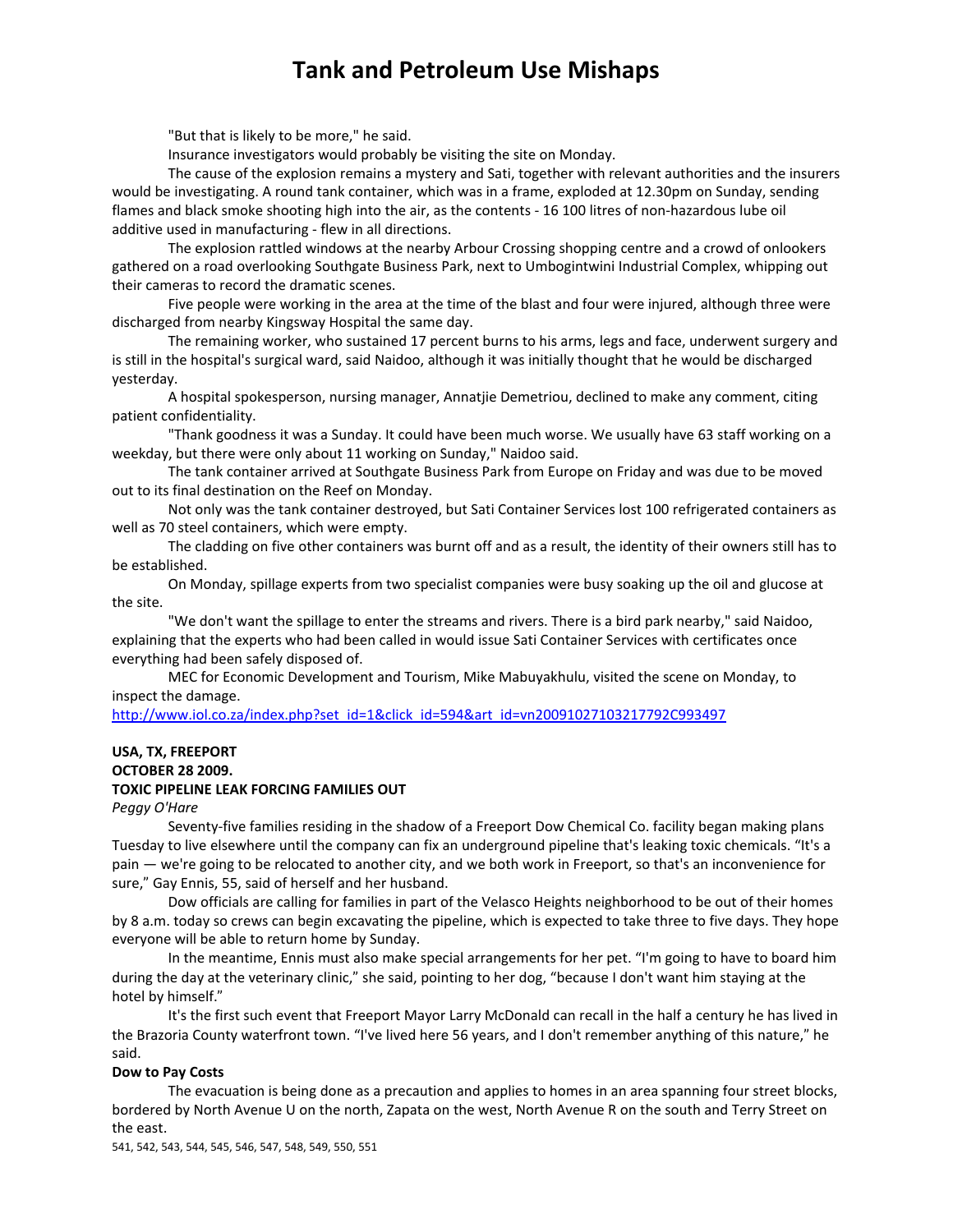Dow will pay the families' hotel costs, issue \$50 vouchers or debit cards to each person for each day they are displaced from their homes and arrange for any special transportation needs. Freeport city officials said they have not been notified of anyone refusing to evacuate, but said they will not force any residents to leave. "I've already made up my mind that I'm not going to run anyone out of their house," McDonald said. "But if they leave, they're not going to be able to go back into their neighborhood until it's over."

### **24‐Hour‐a‐Day Roadblocks**

Roadblocks will be set up around the neighborhood and manned 24 hours a day, while Freeport police will do extra patrols to keep looters from the affected area. A lineman discovered the leak Sunday morning when he found the pipeline, located 4 feet underground, was emitting toluene diisocyanate, known as TDI — a major ingredient in polyurethane foam, used primarily in bedding, furniture and car seats. The chemical is a toxic, flammable substance that irritates the lungs, skin and eyes.

Dow officials immediately began monitoring the air and found no emissions of the chemical aboveground, said Gary Hockstra, Dow Texas Operations vice president and site director.

The pipeline is no longer charged, and there have been no reports of any residents sickened or irritated by the chemical, Freeport city officials said. However, city leaders and some residents along North Avenue U, whose property directly abuts the area where the pipeline is located, complained that Dow should have notified them sooner. Some noticed a flurry of activity at the pipeline site Sunday. But Dow waited a day before alerting city officials of the leak Monday afternoon, then went door to door to notify the 75 families Monday night.

"We really ought to have been notified sooner," McDonald said. "Sunday would have been nice."

### **Delay Investigated**

Freeport City Manager Jeff Pynes also expressed disappointment. "It would have been the right thing to hap pen," Pynes said, adding that Brazoria County's emergency management office is investigating the reporting delay.

Dow officials said they followed all procedures and policies properly. Residents were never at risk between the time the leak was discovered Sunday morning and the time door‐to‐door notifications began Monday night, they said. "Every time we go through an incident, we learn," Hockstra said. "I'm not saying we can't improve."

Billy Kelly, 65, who has lived on Avenue T for more than 40 years, is annoyed by the evacuation, noting he didn't even leave his home during past hurricanes. "I kind of think it's excessive. No use getting upset about it," the retiree said. "I'd just as soon take my chances right here."

But his friend Amos Herrera, who has lived in Freeport since 1956, said residents have to expect such events, living so close to the petrochemical complex. "It's a little inconvenient because I have to be out of the house for four or five days, but I don't mind," said Herrera, 64, whose house is across the street from the leak site. "When I moved here, I knew all these pipelines were here. You've got to expect the unexpected." http://www.chron.com/disp/story.mpl/metropolitan/6689594.html

#### **USA, ILL, ST. ELMO OCTOBER 29 2009. FIRE ROCKS PLANT NORTH OF ST. ELMO**

## An above‐ground storage tank north of St. Elmo containing a natural gas byproduct caught on fire Wednesday injuring two workers. The fire occurred at Natural Gas Pipeline Company of America Station 206 at about 1 p.m. when welding caused the tank to ignite resulting in several explosions, according to eye witnesses. Two workers were taken to the hospital. There conditions are unknown. The tank where the fire occurred contained only the plant's byproduct in the form of oil, according to company spokesman Larry Pierce. He added the station's underground storage tanks containing natural gas were not affected and no interruption in natural

gas service is anticipated. Several area fire departments and law enforcement were on scene. The incident is currently under investigation.

http://www.effinghamdailynews.com/local/local\_story\_301180900.html

### **INDIA, JAIPUR OCTOBER 31 2009. JAIPUR FIRE: RS 500 CRORE GOES UP IN FLAMES**

As Rs 500 crore worth of fuel burned through the second day of the Jaipur inferno, there were two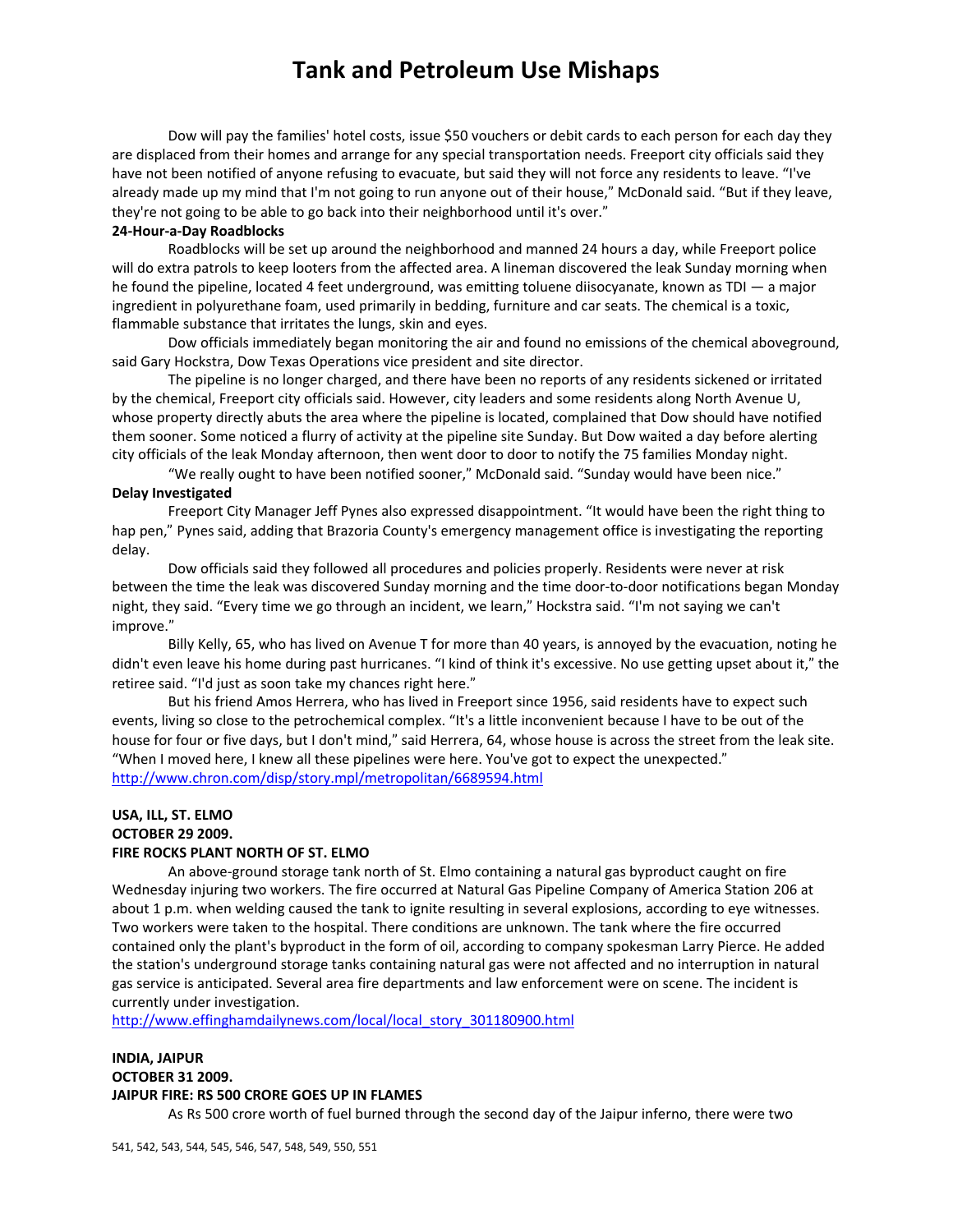questions no one had answered satisfactorily. How did it happen? And how many had died in the blaze that started with a blast on Thursday evening?

Although officials have confirmed five deaths, six others present at the site at the time of the fire are feared dead. Five bodies have been recovered but the IOC employees are still untraced. Many more are critical in the city's hospitals.

``It's not known whether these employees are dead but they were at the depot during the time of the fire. Those declared dead are people who had been admitted to various hospitals since Thursday,'' Rajasthan home secretary Pradip Sen said.

During the day, petroleum minister Murli Deora visited the site but could not throw much light on what exactly triggered the killer blaze and how it spun out of control. He was resigned to the fact that there was no way but to let the one lakh kilolitres of fuel in IOC's 11 tankers at the oil depot in Sitapura Industrial Area to just burn out.

But experts were unanimous: the incident happened due to human negligence. There were other who said timely action could have prevented the scale of damage. ``There were alarms, and the smell of oil. That should have been enough to warn officials. They should have acted instantly. But it seems they took it easy and let things go out of control,'' said an expert from Jamnagar.

``We had heard the wails of a siren on the IOC premises hours before the fire and the blast. The entire area smelled of oil. Why is it then that preventive measures were not taken in time?'' said Mohammed Zabbal, who works at Genus, a factory near the IOC depot. His factory was gutted and he sustained splinter injuries and is now admitted at Sawai Man Singh Hospital.

On Thursday, IOC officials said that based on preliminary reports the fire broke out after a pipeline valve failed when petrol was being transferred from the IOC terminal to Bharat Petroleum's terminal just a little distance away.

While officials stuck to the leak theory, they found it difficult to pinpoint what provided the spark. Some suggested that the power which had been cut off at around 4.30 pm following reports of a gas leak from the depot was switched on again around 7.30 pm, before they had received the all-clear. Some others suggested that a minor earthquake triggered the blaze.

On Friday it was decided that a central committee would probe the blaze. The five-member team will be headed by former HPCL chairman and managing director, M B Lal. The committee is to submit its report in six weeks, Deora said. He was accompanied by Indian Oil chairman Sarthak Behuria, who has been instructed to personally oversee the operations.

The state has also set up a committee to assess the damages in nearby factories. Initial estimates suggest factories in the Sitapura area took a Rs 300‐crore hit because of the blaze.

The flames, though a bit subdued, have thrown up huge columns of thick, black smoke which are blocking sunlight. ``There is little we can do. The fuel has to burn itself out before we can start any operation,'' Deora said after an early morning inspection. Deora, on behalf of the IOC, also announced a compensation of Rs 10 lakh for the dead, Rs 2 lakh for those severely injured and Rs 1 lakh for those who suffered simple injuries.

Through the day fire experts of IOC from Mathura, Delhi, Panipat, and those from ONGC Hazira, just stood and watched the leaping flames. By afternoon an area of 5 km radius around the fire was cordoned off.

``There are chances of further blasts from the depot and that is why we do not want anyone to come near it. Moreover, the toxic fumes can be injurious to health,'' said district collector Kuldeep Ranka.

All educational institutions and industries in the area remained shut through the day. Even train and bus routes plying through the area were changed. The Mahatma Gandhi Hopsital that lies in the Sitapura area was vacated.

http://timesofindia.indiatimes.com/city/jaipur/Jaipur-fire-Rs-500-crore-goes-up-inflames/articleshow/5182092.cms

### **INDIA, JAIPUR**

#### **NOVEMBER 1 2009.**

#### **JAIPUR FIRE: BLAZE IN FIVE OF 11 TANKS DIE DOWN**

The massive fire at the Indian Oil Corporation's fuel depot at Sitapur near Jaipur is still continuing, but it has reportedly died down in five of the 11 storage tanks.

According to officials at the sites, the fires in the remaining six tanks are expected to die down in the next 12‐hours.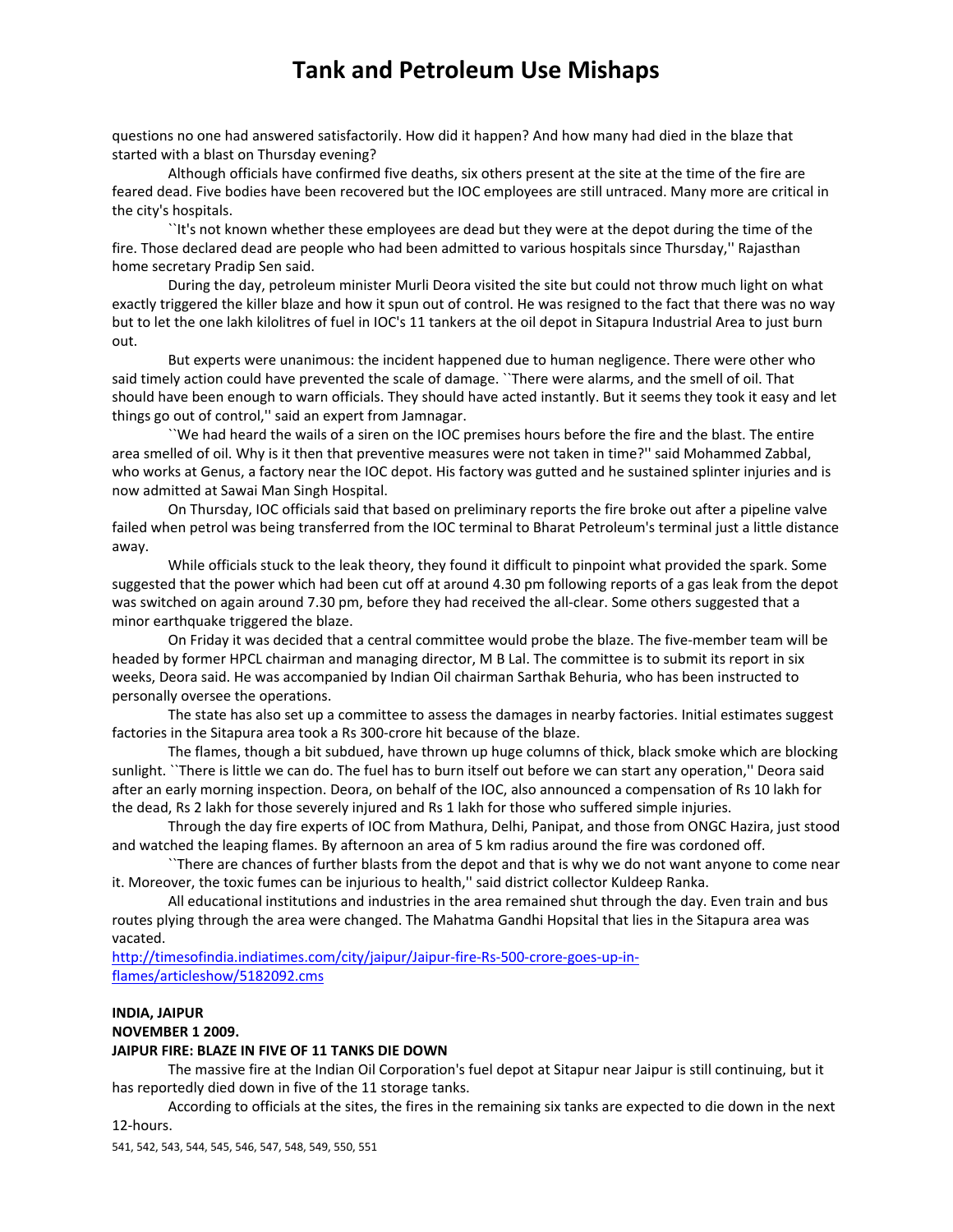The death toll has reached between eight and 11, while over 150 people have been injured and there is also the fear of confronting more lives lost when the flames die down.

"There may be people inside. So, we may even have to do some rescue and relief operations, salvage whatever we can," said Sartak Behuria, IOC chairman.

So far, nearly five lakh residents in the radius of five‐kilometre area around the fire spot have been moved to safer locations after it was declared "danger zone".

Among those who were evacuated were all the patients, doctors and staff of a government hospital and engineering and medical students of 10 hostels.

According to IOC sources, a total loss of 300 crore has been estimated.

The IOC also said that it would take al least 15‐18 months to rebuild the facility in Jaipur.

Meanwhile, Petroleum Minister Murli Deors has ordered a probe to ascertain the cause of fire.

"I won't say anything even if I know something. Our enquiry committee will go into the reasons why this fire happened. We'll also try to find out corrective measures to prevent such tragedies in future," Deora said.

Although the flames have been contained within the depot's premises, all 12 containers have exploded, so the fire is xpected to last for another day.

http://sify.com/news/jaipur‐fire‐blaze‐in‐five‐of‐11‐tanks‐die‐down‐news‐national‐jk5wuccjefc.html

#### **USA, MS, CARNES**

said."

### **NOVEMBER 2 2009. OIL TANK BLAST KILLS 2 TEENS**

#### **BODIES FOUND NEAR FORREST COUNTY HOME OF ONE YOUNG VICTIM**

Two area teens killed in an early morning explosion Saturday near Carnes in south Forrest County were known as good guys, relatives and friends said.

Devon Byrd, 16, and 18‐year‐old Wade White died at the site of an oil holding tank that exploded around 4 a.m. near White's home on Phillip White Road.

"He had a lot of friends," said Byrd's mother, Shirley Byrd.

She said her son was shy but enjoyed playing football and the outdoors.

Byrd, also son of DeVon "Dee" Byrd, was a sophomore at Forrest County Agricultural High School, and White had just graduated.

No one knows why the teens were out that early.

"They were good kids," White's mother, Wanda White, said. "Wade was about to start looking for a job this week. They were both well-liked. We just can't understand what happened."

White said she and her husband, Phillip, were awakened by a noise early in the morning. After checking on the boys, who weren't in the house, they discovered the fire just a stone's throw from their home.

Forrest County Coroner Butch Benedict said the cause and manner of death are pending an autopsy. Results are expected to be in on Monday.

Forrest County Sheriff Billy McGee said the bodies were found between 50 and 75 feet from the oil tank. There was a sign posted in the middle of the field that listed a contact phone number for Delphi Oil Inc. A message left at that number by the Hattiesburg American was not returned as of press time.

"They'd sold most of the oil out of the tank," McGee said. "That's what a representative for the pipeline

McGee said it's estimated that less than 20 gallons of oil remained in the tank. There was a second tank that was full of salt water.

McGee said pipeline representatives said holding tanks like that are more dangerous when they're empty because of the natural gases that remain in the tanks.

Jonathan Morris, 17, grew up less than a mile from Wade White, and attended school with both White and Byrd. He heard the news from a family member who also lives near the Whites' home.

"I woke up this morning and thought I heard something fall," he said. "I stayed awake and about 30 minutes later, my aunt called. This is unbelievable. It's just a shock."

Wade White's girlfriend, Maria Morrison, 17, said she talked to him around 12:30 a.m. and had spent time with both teens Friday night.

"When I talked to him, everything was just fine," she said.

Wanda White said the well had been at the location for three or four years. She added that similar wells are scattered around the community, located several miles off Mississippi 13.

541, 542, 543, 544, 545, 546, 547, 548, 549, 550, 551 "Those were two awesome kids who would have made a really big difference in the world."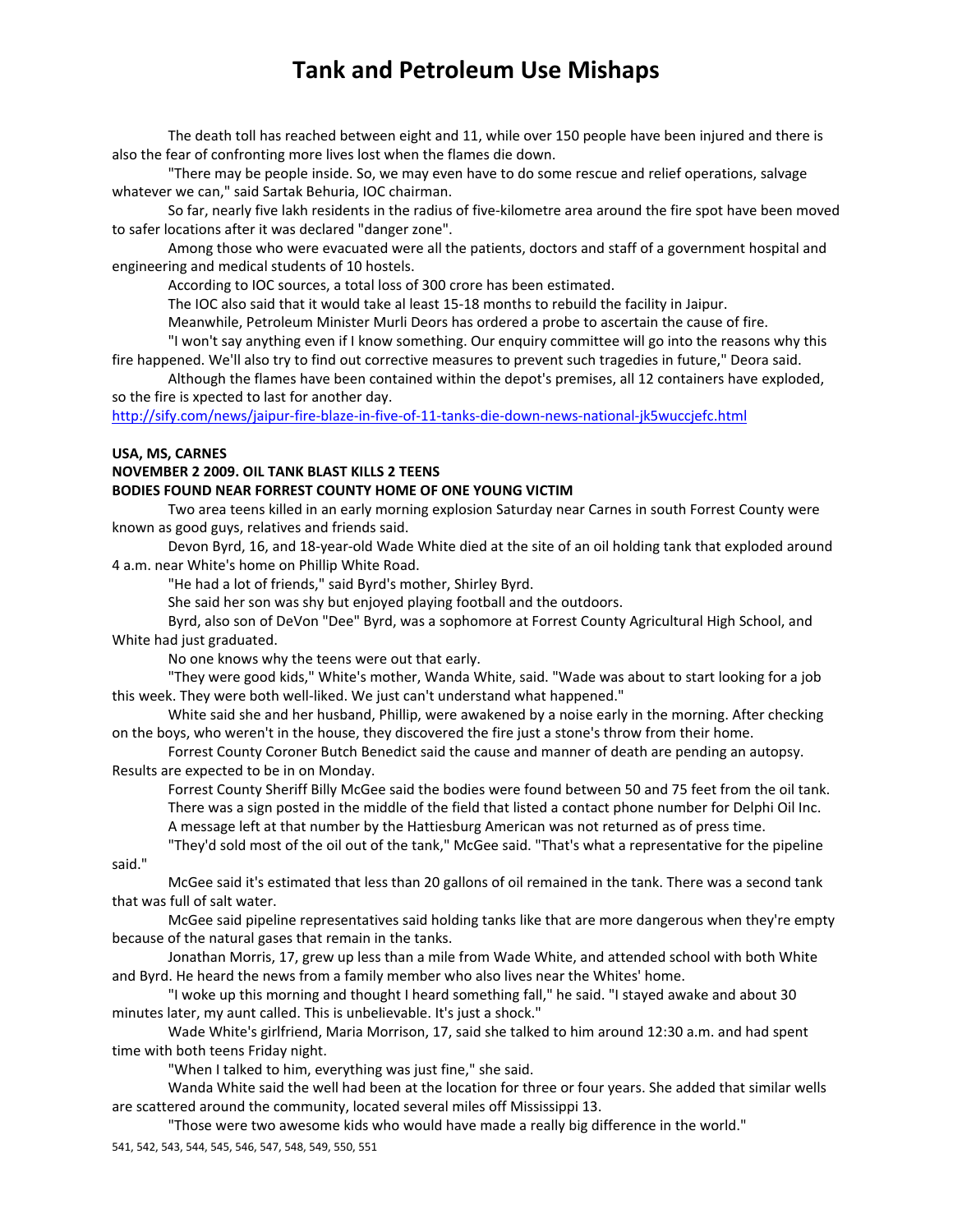Shirley Byrd said her son was involved in the Future Farmers of America and talked about going into forestry after graduating.

"He really loved that," she said. "He loved working with tractors, being outside, hunting and fishing." http://www.clarionledger.com/article/20091101/NEWS/911010359/1001/news

# **USA, MI, MARYSVILLE NOVEMBER 3 2009.**

### **ONE INJURED IN LARGE MARYSVILLE EXPLOSION**

Fire fighters are still on the scene of a fire that was triggered by an explosion at a Marysville welding supply company.

It happened at South Park Welding Supply on Gratiot Boulevard, near the Marysville‐Port Huron border. Witnesses say they heard three or four large blasts, and one man says he saw a tank shoot over his house and land in the St. Clair River. Witnesses also say they felt the walls of their houses shake.

Officials tell Action News that the explosion was set off when the injured man removed a cap from a tank at the welding supply company. It's not clear what sparked the explosion. The injured man's condition isn't known.

Businesses and homes near the scene have been evacuated. It's not clear when they will be allowed back. The Marysville police chief told the Times of Port Huron that anyone near the area should stay inside because of the possibility of chlorine gas.

The chemicals at the scene are also keeping investigators out of the building. They say they are waiting for the scene to stabilize until they go inside and begin their investigation.

Officials say that South Park Welding Supply is in compliance with all state and local regulations.

A woman living near the scene tells Action News that this isn't the first incident at the business. She says that another explosion happened 24 years ago. No one was injured in that blast, and no other incidents have been reported.

http://www.wxyz.com/mostpopular/story/One‐Injured‐in‐Large‐Marysville‐ Explosion/DLtCs5oT\_EO5lQ8NPQx6RQ.cspx

# **USA, MI, MARYSVILLE**

# **NOVEMBER 3 2009.**

#### **SOUTH PARK WELDING SUPPLIES EMPLOYEE: EXPLOSIONS WERE 'HORRIFYING'**

*Liz Shepard*

Patricia Shappee described the explosions and fires that rocked South Park Welding Supplies on Monday morning in one word: "horrifying."

She was one of the few employees at the business at 50 Gratiot Blvd. when it was hit about 8:30 a.m. by a series of explosions and fire.

"My life is there," said Shappee, who has worked in the company's accounting department for more than a decade.

As firefighters took a defensive stance on the incident and worked to keep more acetylene tanks from exploding at the industrial gas supplier, Shappee watched the buildings burn, including her office where her wedding rings, cell phone and purse sat.

"We're holding together," she said. "We're not co‐workers; we're like family."

Shappee said she discovered the building was on fire after hearing a thud from her office. She initially thought it was a tank being moved. "The guys hit the side of building with tanks all the time," she said.

Leaving her office, she checked immediately outside of the building but saw nothing. Walking around to the other side, she saw the building was engulfed in flames.

"We all just took off running," she said.

One employee — Gary Hall, 48 — suffered burns to his head, arms and hands.

He was listed in good condition at Detroit Receiving Hospital, a hospital spokesman said.

Hall's sister-in-law, Jodee Hall, said family members were in shock when they heard about the explosion. "It was like a panic, because we don't need to lose family members," she said.

Marysville Police Chief Tim Buelow said an employee was removing a valve from an acetylene tank when the explosion occurred, resulting in the fire.

541, 542, 543, 544, 545, 546, 547, 548, 549, 550, 551 Stephanie Darczy, the daughter of the owners of South Park Welding Supplies, said the explosion happened when Hall, the plant manager, was testing an acetylene tank, a regular process for the business.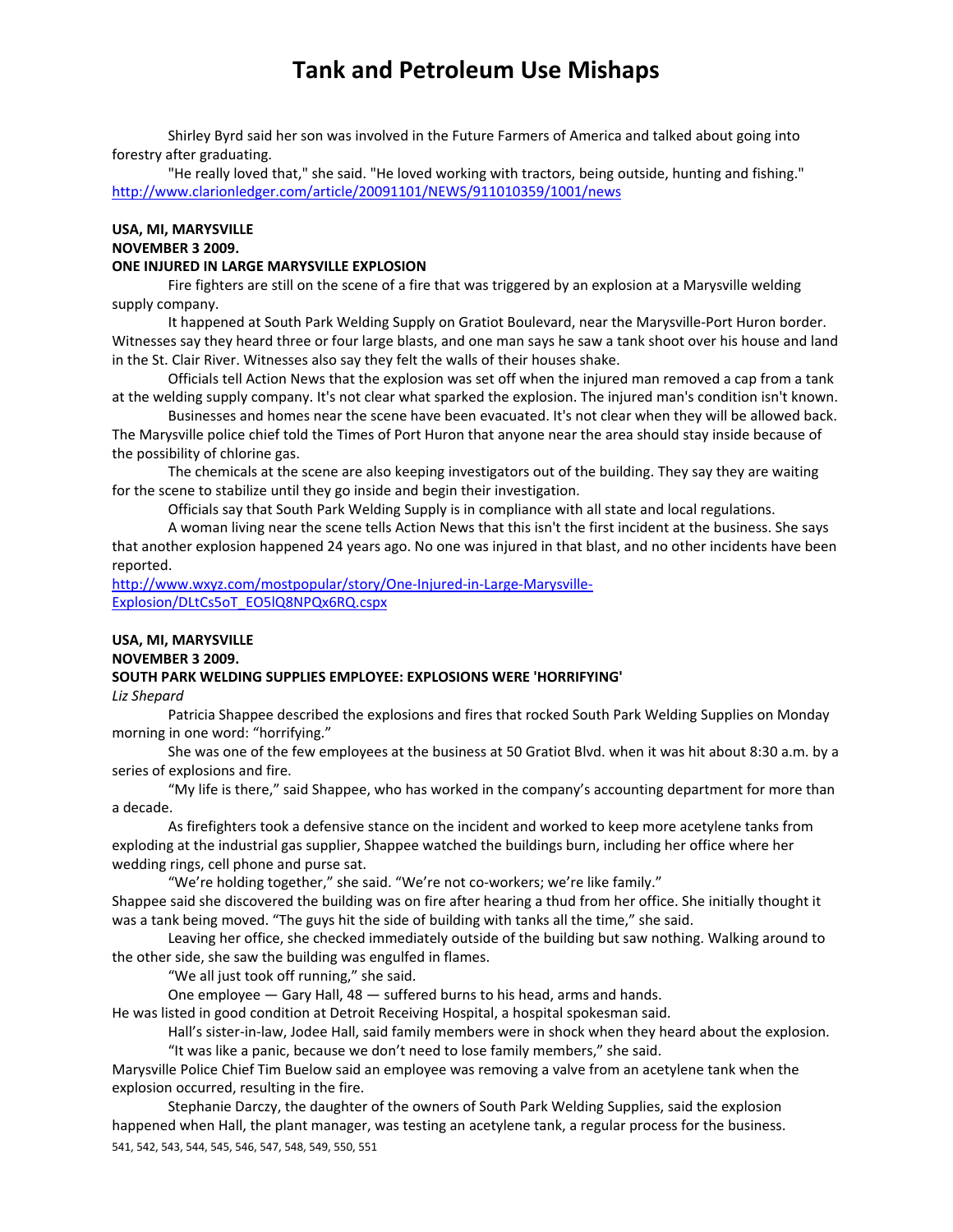"It just exploded," she said of the highly flammable gas.

She said Hall has worked at the company for 17 years.

Tom Konik, the Marysville fire chief, said he was "surprised" and "grateful" only one person was injured in the incident, especially considering the six people working in the building at the time, the debris that flew into the neighborhoods and the size of the emergency crew that responded to the incident.

"I'm very grateful that if anybody had to be hurt, we limited it to one," he said.

Konik said the investigation is continuing into the cause of the explosion.

Konik said it originated in the rear of the main building in a maintenance area. It wasn't clear late Monday what the employee may have been doing to cause the explosion, he said.

Firefighters from Port Huron, Port Huron Township, Kimball Township, St. Clair and a fire boat from Clay Township responded to the scene. Also, several law enforcement and federal agencies assisted.

Within 30 minutes of the initial blast, about six more explosions could be heard, shaking Marysville and southern Port Huron and sending debris flying into the air, landing on neighboring properties.

Konik said some debris went as far as the back yards of riverfront homes along Gratiot Boulevard. The reverberations from the explosions also could be felt in downtown Port Huron. Black clouds of smoke also were visible throughout the city.

http://www.thetimesherald.com/article/20091102/NEWS01/91102022/South+Park+Welding+Supplies+employee ++Explosions+were++horrifying+

### **USA, OH, LIMA NOVEMBER 10 2009. CONTRACTOR DIES IN FALL AT OHIO REFINERY**

A Lima man was killed Thursday morning after falling five stories while working on construction of a new tank at the Husky Lima Refinery.

Adrian John Flores, 59, was pronounced dead at St. Rita's Medical Center at 11:30 a.m., less than 30 minutes after falling from a telescoping lift inside the empty, above‐ground storage tank, said Platoon Chief John Norris of the Shawnee Township Fire Department.

Husky spokesman Graham White said Flores was an outside contractor employed by the Lima‐based International Tank Service. The tank, which will be used for gasoline storage, is on the southeast side of the refinery.

Flores was near the top of the 56-foot-tall tank when he fell. The accident was reported at 11:04 a.m. In a statement released Thursday afternoon, International Tank Service president Butch Kirk said the company didn't yet have all the facts and is conducting an internal investigation.

"This is a great tragedy we at International Tank Service deeply regret," Kirk said. "Our sympathy goes out to the family of Mr. Flores, who was a well-respected part of International Tank Service."

Flores' body was taken to the Lucas County Coroner's Office for an autopsy.

Shawnee Township officials were not releasing additional details of the accident. The township police department and the Occupational Safety and Health Administration are conducting an investigation.

White also said he couldn't elaborate on any of the circumstances surrounding the accident.

"We know that there were other ITS employees on site, but whether he was alone in the lift or someone was with him, those kind of details are going to come out in the investigation," White said.

Norris declined to say if Flores was wearing any type of safety harness when he was found.

A grief councilor was on site at the refinery for both refinery employees and outside contractors.

"We do want to express our deepest sympathies to the family," White said.

http://www.downstreamtoday.com/news/article.aspx?a\_id=19149&AspxAutoDetectCookieSupport=1

## **UK, SOMERSET**

#### **NOVEMBER 11 2009.**

#### **WARMINSTER FIRM FINED FOR BURYING OIL‐FILLED TANKER**

A Warminster demolition company was ordered to pay £8,235 in fines and costs after it buried an oil‐ filled road tanker in the ground.

The case was brought before magistrates in Yeovil by the Environment Agency yesterday.

On February 15, 2008 the agency was alerted by a member of the public who claimed the demolition contractors, LA Moore, were excavating a tanker at its premises near Wells, Somerset.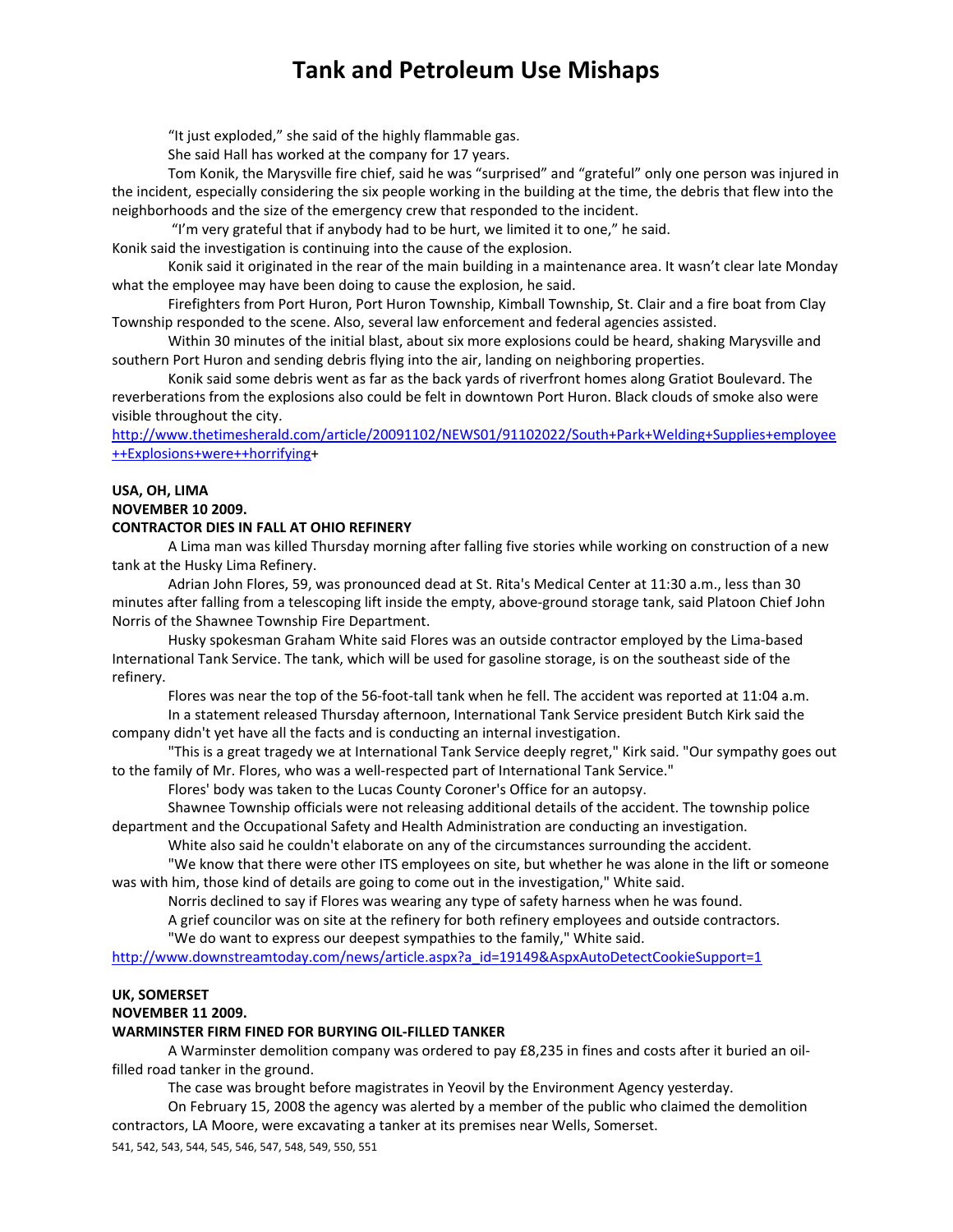The company has used the old railway siding at Haybridge for a number of years to store vehicles and heavy plant equipment. There is also a workshop at the site.

It was alleged LA Moore had acquired a tanker in the mid-1990's and filled it with fuel oil to heat its vehicle workshop. The tanker, that could hold approximately 3,000 litres of oil, was parked at the company's main depot at Haybridge.

At some point the company decided to bury it in the ground. Then, in 2008 the tanker was excavated as L A Moore prepared to clear the site for a future development.

Magistrates heard the site lies within a groundwater protection zone. The River Axe flows through the premises and there are a number of boreholes nearby, one of which supplies water to a local paper mill. There is also a public road and a number of houses nearby.

On February 16, 2008, officers from the Environment Agency's Environmental Crime Team arrived at the L A Moore site armed with a warrant. They were shown to a yard where the tanker had been buried. A small section of the top of the tanker was showing above ground.

The tanker was found to contain a 'thick viscous black' oil. When they returned two days later Agency officers found two men heating up the oil so it could be pumped out of the tanker and taken to a refinery for recycling. They were advised to stop because of the risk of pollution to surrounding surface and groundwater.

During excavation groundwater was seen running freely into the exposed area around the tanker.

A large dent and scratches were visible in the side of the tanker. During discussions with LA Moore Ltd it became apparent the company didn't recognise the seriousness of its actions and risk of pollution from the tanker.

As a result the agency served the company with an anti pollution works notice clearly stating how the removal operation should be conducted to minimise any risk of pollution of surface and groundwaters.

When the tanker was finally pulled out of the ground it was found to have sustained major damage to its front nearside. A large sack had been used to 'plug' a hole in the main tank.

'The burial of a fuel‐filled tanker was highly irresponsible, particularly given the location of this company within a groundwater protection zone where oil spillages can have a very serious impact on the environment and surrounding water supplies,' said Malcolm Newton for the Environment Agency.

LA Moore of Market Place, Warminster, Wiltshire was fined £3,000 by Yeovil magistrates and ordered to pay £5,235 costs after pleading guilty to causing poisonous, noxious or polluting matter, namely heating oil, to enter controlled waters, namely groundwater, at the Old Railway Yard, Haybridge near Wells, an offence under Section 85(1) of the Water Resources Act 1991.

http://www.wiltshiretimes.co.uk/news/latestheadlines/4729858.Warminster\_firm\_fined\_for\_burying\_oil\_filled\_t anker/

### **USA, TX, HOUSTON NOVEMBER 11 2009. WORKER FALLS INTO TANK AT GREASE PLANT**

*Mena El‐Sharkawi*

Emergency personnel rescued a man who fell into a 20‐foot deep tank at a northwest Houston grease recycling plant. Officials did not disclose how the man fell into the tank at the plant on Schalker and Cavalcade late Tuesday morning. Houston firefighters and a hazardous materials team pulled the man out of the tank, and he was transported to a local hospital. The worker may have suffered a broken leg, but the extent of his injuries were unknown. No other details were immediately available.

http://www.myfoxhouston.com/dpp/news/local/091109\_worker\_falls\_greast\_plant\_tank

### **USA, UT, PERRY NOVEMBER 12 2009. PLANNED HAZMAT EXPLOSION GOES AWRY PUBLIC SAFETY » NOBODY HURT AS ROCKET FUEL CAUSES CRATER IN BOX ELDER COUNTY.** *Lindsay Whitehurst*

A planned law enforcement explosion went awry and blew a huge crater in the ground in Box Elder County last week, police said.

No one was hurt and nothing was damaged in the explosion, which happened as hazardous materials teams destroyed a large amount of model rocket fuel discovered last month, said Box Elder County Chief Sheriff's Deputy Kevin Potter.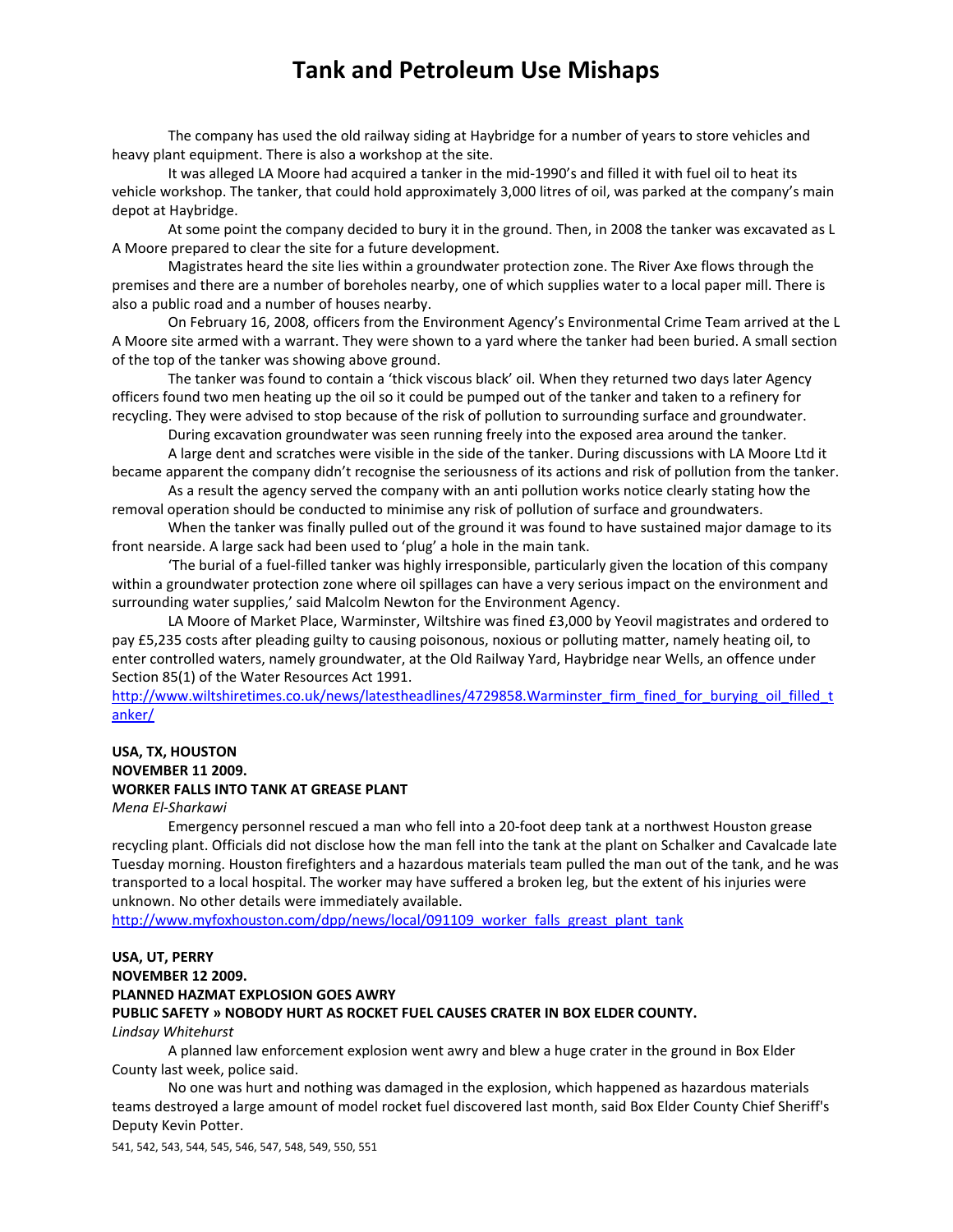An Ogden owner of a model rocket business stored the fuel along with other chemicals in hundreds of thousands of barrels, paint cans, and other containers in seven self‐storage bays in Perry and South Willard, Potter said. A family friend reported them after the man's wife asked him to clear out the units.

After finding the propellant, deputies picked a spot on Perry city property near the sewer lagoon to destroy the more dangerous chemicals. On Nov. 3, they put the rocket fuel inside a 6‐foot trench along with explosives designed to destroy it.

But on the fifth batch, something went wrong.

"It actually made the explosion bigger," Potter said. The explosion was two or three times the size intended, and created a crater about 20 feet deep and 30 feet wide.

"You could drive a car right into it. It was a pretty big deal," Potter said. Explosive chemicals can become more volatile as they age, said Perry Mayor Jerry Nelson. The spot is about a mile from the nearest home, on the west side of Interstate 15.

http://www.sltrib.com/news/ci\_13765606

#### **USA, CA, SAN FANCISCO NOVEMBER 17 2009. OVERFLOWING TANK PEGGED AS CULPRIT**

*John Upton*

An overfilled fuel tank caused a ship to spill hundreds of gallons of oil into San Francisco Bay last month after operators failed to use the required containment equipment. Original reports blamed a ruptured fuel line.

West Coast shipping services company Foss Maritime was filling the Dubai Star tanker's fuel tanks near San Francisco's southern shoreline Oct. 30 when 400 to 800 gallons overflowed.

Foss Maritime's barge was equipped with legally mandated oil containment equipment, but operators failed to use it to control the spill, according to California Office of Spill Prevention and Response counsel Steve Sawyer.

At least 36 birds were killed by the toxic bunker fuel, which washed onto East Bay shorelines. Cleanup efforts were still under way Monday at Robert Crown Memorial Beach in Alameda.

The onboard oil containment equipment, known as the boom, wasn't deployed after the spill because the barge and all ship workers were on the other side of the vessel, Sawyer said.

Two tanks were being successively filled using the same fuel line, but fuel continued to be pumped into the first tank after it became full, causing it to overflow and spill, according to Sawyer.

"Foss didn't realize there was a spill until the oil had already spilled and was half a mile away," he said. "So it wouldn't have done them any good to put the boom out."

Sawyer said he expects to meet with investigators from his department Thursday to discuss their findings. "We're looking at the vessel transfer plan," he said. "I've not seen that document, so I don't know if

there's supposed to be somebody on both sides of the vessel."

A fuel‐line valve that should have prevented the overflow is being inspected, according to Sawyer.

"It's either a situation where the valve wasn't fully closed or it was defective," he said.

Foss Maritime is cooperating with investigators, spokesman Sam Sacco said. The company employs 1,000 people at major West Coast ports, according to its Web site.

California regulations require fuel barges to carry oil‐absorbing, buoyant boom or to preboom around a ship before fueling begins.

More than a dozen environmental and fishing groups, including San Francisco-based nonprofit Pacific Environment, sent a letter last week to Gov. Arnold Schwarzenegger calling on California to enhance and enforce those regulations.

"It's paramount that prebooming be the norm," Pacific Environment Program Director Jackie Dragon told The Examiner.

#### **Avian disaster**

 Oiled East Bay shorelines closed after spill Oiled birds found dead Oiled birds that died after being rescued Oiled birds rehabilitated and released http://www.sfexaminer.com/local/Overflowing-tank-pegged-as-culprit-70257372.html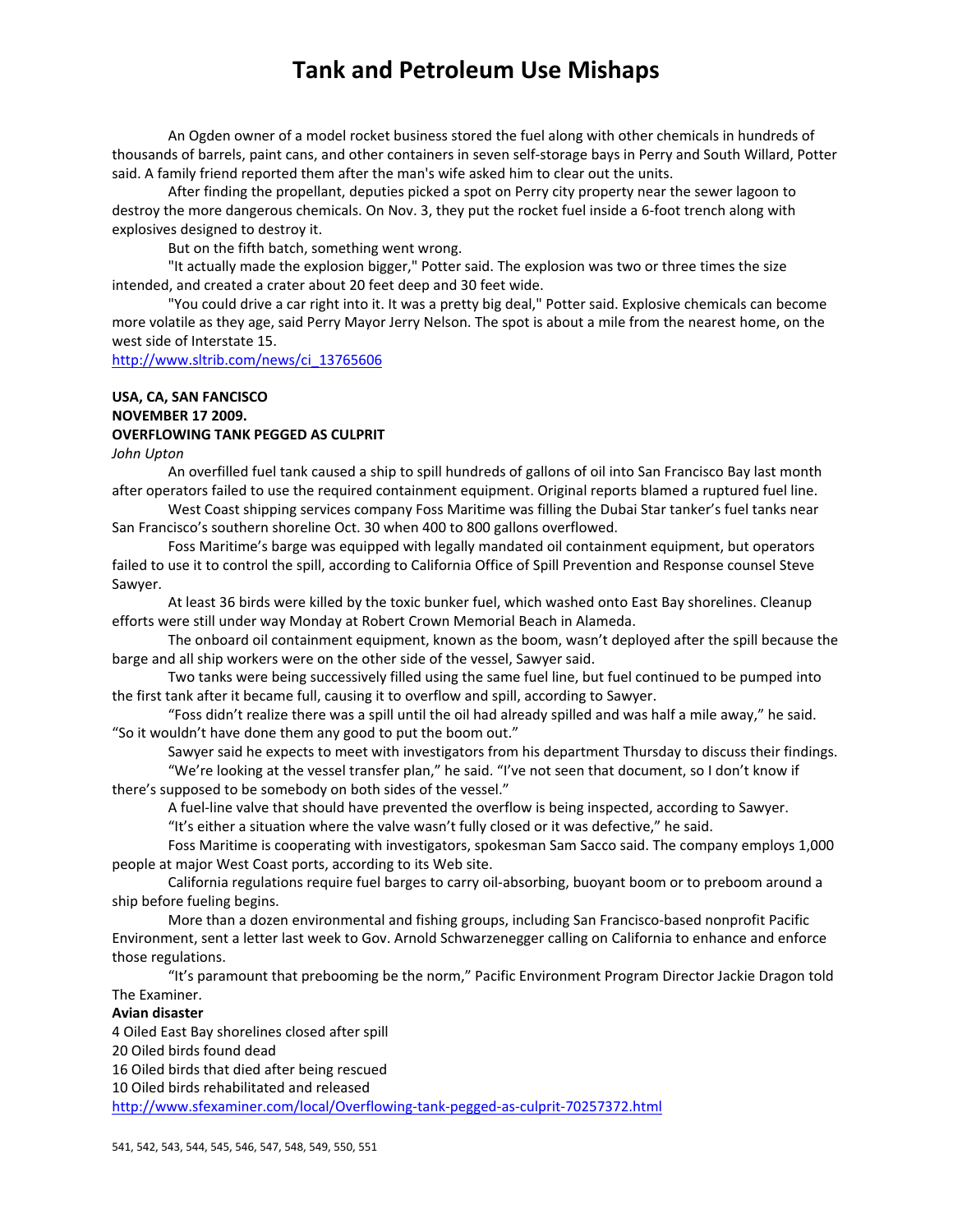## **PUERTO RICO, BAYAMON NOVEMBER 18 2009.**

## **PUERTO RICO FIRE LINKED TO FAULTY GAS TANK MONITORING SYSTEM**

A faulty monitoring system on a gasoline tank at a Puerto Rico storage facility most likely led to a massive fire in October that damaged homes and businesses more than a mile away, federal investigators said Tuesday.

A storage tank at the Caribbean Petroleum Corp. facility in Bayamon, near San Juan, was being filled with gasoline from a ship docked in San Juan harbor when the tank apparently overflowed, U.S. Chemical Safety Board investigators said at a news conference.

"Gasoline spilled from the tank without detection; as the material spilled, it vaporized and spread across the facility," the agency said in a release. "CSB investigators estimate that the vapor cloud spread to a 2,000‐foot diameter until it reached an ignition source in the northwest section of the facility."

The liquid level in the tank could not be determined because the facility's computerized monitoring system was not fully operational, the CSB investigators said.

To monitor the level in the tank, operators used a mechanical gauge on the tank's exterior wall, the investigators said. As the gasoline level in the tank rose and eventually overflowed, employees in the facility's control room were not aware of the situation.

"The filling of a tank without a functioning monitoring system is the type of activity the CSB will be examining very closely," said lead investigator Jeffrey Wanko. "The CSB's investigation will examine operations particular to Caribbean Petroleum, but will also look at the regulations and best practices surrounding the industry as a whole in an effort to improve safety practices at similar facilities."

The fire, which started at 12:23 a.m. on October 23, burned for three days. There were no fatalities, but thousands of residents were forced to evacuate to avoid the thick clouds of black smoke.

The FBI has determined that the explosion was an industrial accident, said Agent Harry Rodriguez of the San Juan office.

"It was not a terrorist act or an act of sabotage," he said.

He said the FBI had determined that graffiti found on two San Juan tunnels that referred to a fire were not painted by anyone with connection to the blaze. The spray‐painted message on the tunnels, less than three miles apart, said: "Boom, fire, RIP, Gulf, Soul, ACNF." Caribbean Petroleum owns the Gulf Oil brand in Puerto Rico.

Nonetheless, Rodriguez said, the FBI and the Bureau of Alcohol, Tobacco, Firearms and Explosives were still investigating.

Caribbean Petroleum supplies a significant portion of Puerto Rico's petroleum products. The facility includes a tank farm and refinery that was shut down in 2000. Before the fire, the tank farm stored gasoline, diesel fuel, jet fuel and fuel oil in about 30 aboveground tanks.

The Chemical Safety Board is an independent federal agency charged with investigating industrial chemical accidents. CSB investigators look into all aspects of chemical accidents, including physical causes such as equipment failure, as well as inadequacies in regulations, industry standards and safety management systems.

The board, which is appointed by the president and confirmed by the Senate, does not issue citations or fines. The board does make safety recommendations to plants, industry organizations, labor groups and regulatory agencies such as the Occupational Safety and Health Administration and the Environmental Protection Agency. http://edition.cnn.com/2009/US/11/17/puerto.rico.fire.investigation/

### **PUERTO RICO, BAYAMON**

#### **NOVEMBER 18 2009.**

**CSB CONDUCTING FULL INVESTIGATION OF MASSIVE TANK FIRE AT CARIBBEAN PETROLEUM REFINING; INVESTIGATIVE TEAM PLANS TO THOROUGHLY EXAMINE FACILITY SAFETY PRACTICES**

The U.S. Chemical Safety Board (CSB) today announced that it will be conducting a full investigation of the October 23, 2009 explosion and fire at Caribbean Petroleum Refining. CSB investigators continue to examine the events and circumstances surrounding the catastrophic tank explosion and fire.

At 12:23 a.m. on October 23, a large vapor cloud ignited at the Caribbean Petroleum facility near San Juan, Puerto Rico. The blast damaged homes and businesses over a mile from the facility. Investigators from the U.S. Chemical Safety Board arrived in Puerto Rico that evening. Over the past few weeks the five‐person investigation team has conducted numerous interviews, requested hundreds of pages of documents and catalogued key pieces of evidence.

541, 542, 543, 544, 545, 546, 547, 548, 549, 550, 551 CSB Board Member William Wright said, "The CSB will conduct a thorough and comprehensive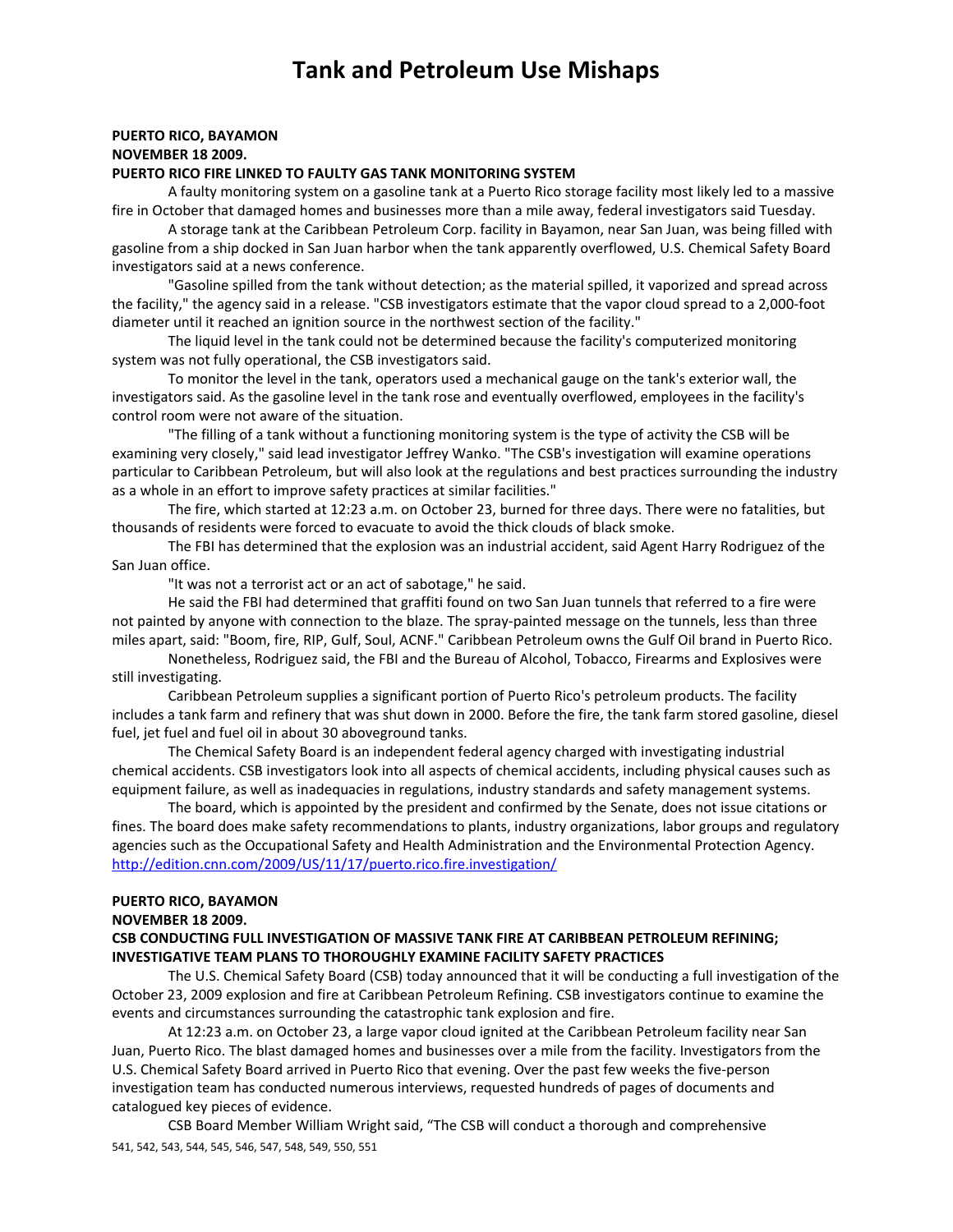investigation of this accident; our team will uncover exactly what events led to an explosion of this magnitude. Our goal is to determine not only what happened, but why it happened."

Caribbean Petroleum is a significant petroleum products supplier for Puerto Rico. The facility includes a tank farm and refinery that was shutdown in 2000. Prior to October 23 the tank farm stored gasoline, diesel fuel, jet fuel, and fuel oil in approximately 30 operational aboveground storage tanks.

At the time of the incident a tank was being filled with gasoline from a ship docked in San Juan harbor. Investigators have determined that a likely scenario leading to the release was an accidental overfilling of the tank. Gasoline spilled from the tank without detection; as the material spilled it vaporized and spread across the facility. CSB investigators estimate that the vapor cloud spread to a 2000 foot diameter until it reached an ignition source in the northwest section of the facility.

The CSB found that on the evening of the incident, the liquid level in the tank could not be determined because the facility's computerized level monitoring system was not fully operational. In order to monitor the level in the tank, operators used a mechanical gauge on the tank's exterior wall. Therefore as the gasoline , employees located in the facility's control room were unaware of the emergency.

"The filling of a tank without a functioning monitoring system is the type of activity the CSB will be examining very closely," said Investigator-in-Charge Jeffrey Wanko, P.E. CSP. "The CSB's investigation will examine operations particular to Caribbean Petroleum, but will also look at the regulations and best practices surrounding the industry as a whole in an effort to improve safety practices at similar facilities."

The CSB is an independent federal agency charged with investigating industrial chemical accidents. The agency's board members are appointed by the president and confirmed by the Senate. CSB investigations look into all aspects of chemical accidents, including physical causes such as equipment failure as well as inadequacies in regulations, industry standards, and safety management systems.

The Board does not issue citations or fines but does make safety recommendations to plants, industry organizations, labor groups, and regulatory agencies such as OSHA and EPA. Visit our website, www.csb.gov. Photos and security camera footage is available at ftp://ftp.csb.gov/caribbean.

## **USA, NC, WAKE CO, NEW HILL**

**NOVEMBER 18 2009.** 

### **SHEARON HARRIS OIL "LEAK" SLICKS PLANT WITH 7,000 GALLONS**

*John Murawski*

The officially dubbed "oil leak" that shut down the Shearon Harris nuclear plant over the weekend was no mere trickle but a geyser that drenched surrounding equipment and coagulated into a pool on the floor.

About 7,000 gallons gushed out of the plant's main generator's oil seal system, draining half of the system's pressurized lubricant, according to Progress Energy, the company that owns the power plant.

The accident serves as a reminder of the sheer industrial scale of a nuclear power complex that generates 900 megawatts of power and employs 600 people. Within five minutes of the mishap, Shearon Harris operators shut down the nuclear reactor at 10:42 p.m. Sunday night and embarked an industrial cleanup that has continued until this afternoon.

Several dozen workers are cleaning up the spill at the nuclear plant located about 25 miles southwest of Raleigh.

"An operator was manipulating the valve when the valve handle came flying out," said Joey Ledford, spokesman for the Nuclear Regulatory Commission. "They've got a lot of people in there cleaning up oil."

The NRC, which oversees nuclear plant safety for the nation's 104 commercial reactors, said the oil spill posed no public hazard and did not affect the reactor itself. Raleigh‐based Progress, the majority owner of the Shearon Harris plant, shut down the reactor because the plant wasn't able to produce electricity with the generator out of commission.

An NRC event report described the incident as a "large oil leak."

Ledford said the oil streamed out like a punctured artery and coated equipment in the generator room. Progress has already replaced a pump motor that was damaged by oil spray, he said.

There's still no word on when Progress expects to resume generating electricity at the plant as operators tackle the gooey mess.

"It's an oil spill at a nuclear plant, it's not out of a lawnmower," said Progress spokesman Mike Hughes. "A spill like this takes a lot of cleanup."

541, 542, 543, 544, 545, 546, 547, 548, 549, 550, 551 http://blogs.newsobserver.com/business/shearon-harris-oil-leak-slicks-plant-with-7000-gallons